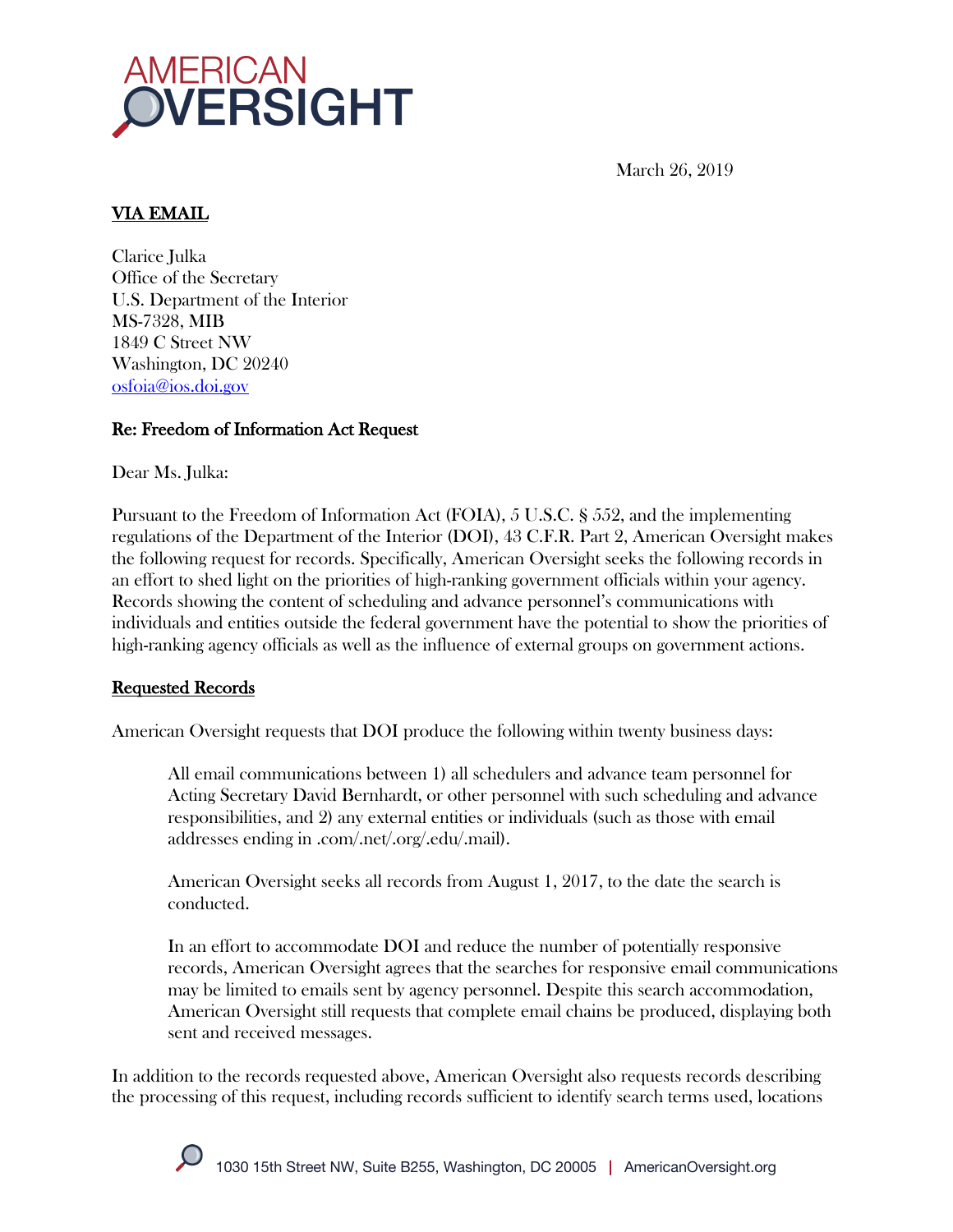and custodians searched, and any tracking sheets used to track the processing of this request. If your agency uses FOIA questionnaires or certifications completed by individual custodians or components to determine whether they possess responsive materials or to describe how they conducted searches, we also request any such records prepared in connection with the processing of this request.

American Oversight seeks all responsive records regardless of format, medium, or physical characteristics. In conducting your search, please understand the terms "record," "document," and "information" in their broadest sense, to include any written, typed, recorded, graphic, printed, or audio material of any kind. We seek records of any kind, including electronic records, audiotapes, videotapes, and photographs, as well as letters, emails, facsimiles, telephone messages, voice mail messages and transcripts, notes, or minutes of any meetings, telephone conversations or discussions. Our request includes any attachments to these records. No category of material should be omitted from search, collection, and production.

Please search all records regarding agency business. You may not exclude searches of files or emails in the personal custody of your officials, such as personal email accounts. Records of official business conducted using unofficial systems or stored outside of official files are subject to the Federal Records Act and FOIA.<sup>1</sup> It is not adequate to rely on policies and procedures that require officials to move such information to official systems within a certain period of time; American Oversight has a right to records contained in those files even if material has not yet been moved to official systems or if officials have, through negligence or willfulness, failed to meet their obligations.<sup>2</sup>

In addition, please note that in conducting a "reasonable search" as required by law, you must employ the most up-to-date technologies and tools available, in addition to searches by individual custodians likely to have responsive information. Recent technology may have rendered your agency's prior FOIA practices unreasonable. In light of the government-wide requirements to manage information electronically by the end of 2016, it is no longer reasonable to rely exclusively on custodian-driven searches.<sup>3</sup> Furthermore, agencies that have adopted the National Archives and

 $\frac{1}{1}$ <sup>1</sup> See Competitive Enter. Inst. v. Office of Sci. & Tech. Policy, 827 F.3d 145, 149–50 (D.C. Cir. 2016); cf. Judicial Watch, Inc. v. Kerry, 844 F.3d 952, 955–56 (D.C. Cir. 2016). 2

<sup>&</sup>lt;sup>2</sup> See Competitive Enter. Inst. v. Office of Sci. & Tech. Policy, No. 14-cv-765, slip op. at 8 (D.D.C. Dec. 12, 2016) ("The Government argues that because the agency had a policy requiring [the official] to forward all of his emails from his [personal] account to his business email, the [personal] account only contains duplicate agency records at best. Therefore, the Government claims that any hypothetical deletion of the [personal account] emails would still leave a copy of those records intact in [the official's] work email. However, policies are rarely followed to perfection by anyone. At this stage of the case, the Court cannot assume that each and every work related email in the [personal] account was duplicated in [the official's] work email account." (citations omitted)).

<sup>3</sup> Presidential Memorandum—Managing Government Records, 76 Fed. Reg. 75,423 (Nov. 28, 2011), https://obamawhitehouse.archives.gov/the-press-office/2011/11/28/presidentialmemorandum-managing-government-records; Office of Mgmt. & Budget, Exec. Office of the President, Memorandum for the Heads of Executive Departments & Independent Agencies,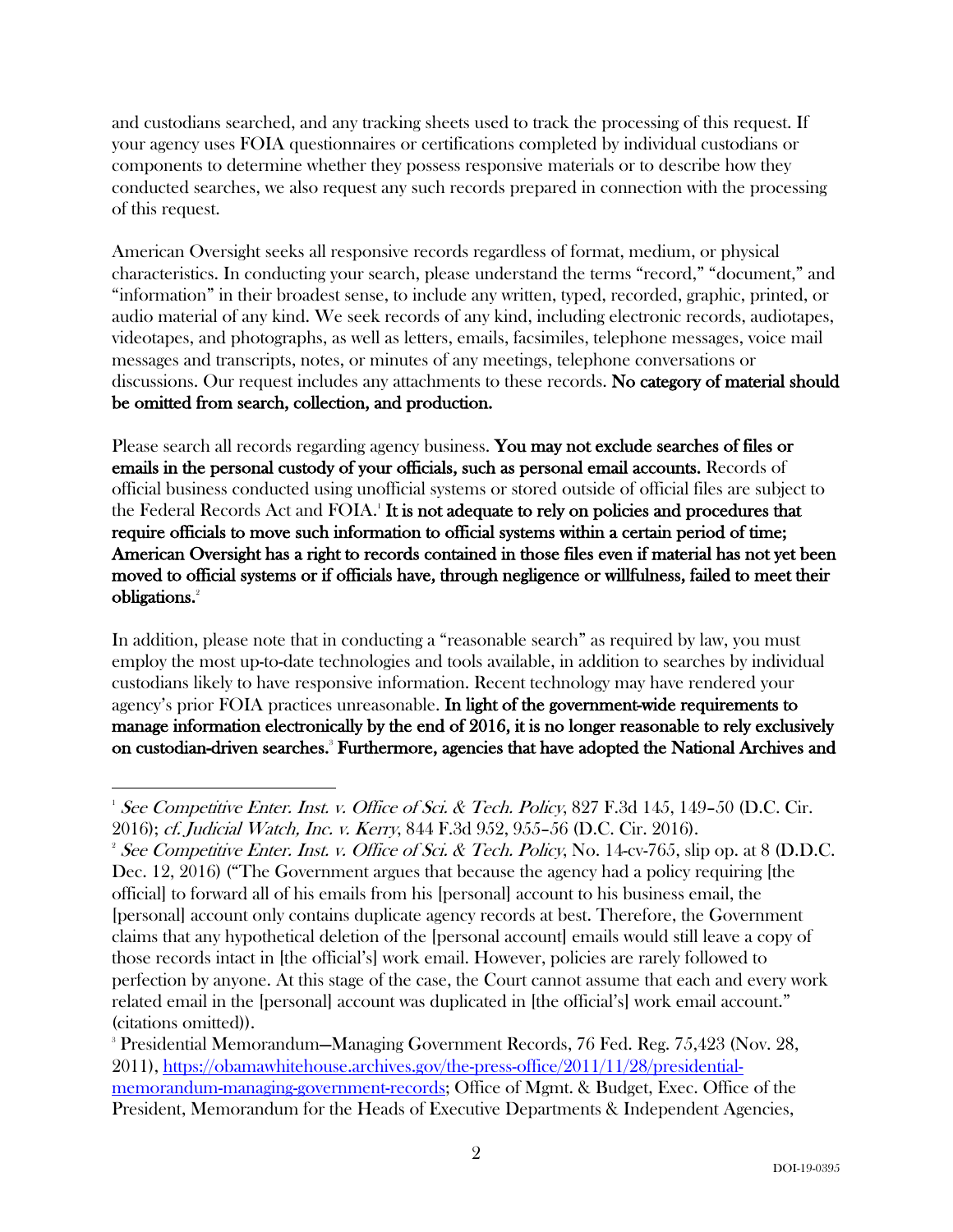Records Administration (NARA) Capstone program, or similar policies, now maintain emails in a form that is reasonably likely to be more complete than individual custodians' files. For example, a custodian may have deleted a responsive email from his or her email program, but your agency's archiving tools would capture that email under Capstone. Accordingly, American Oversight insists that your agency use the most up-to-date technologies to search for responsive information and take steps to ensure that the most complete repositories of information are searched. American Oversight is available to work with you to craft appropriate search terms. **However, custodian** searches are still required; agencies may not have direct access to files stored in .PST files, outside of network drives, in paper format, or in personal email accounts.

Under the FOIA Improvement Act of 2016, agencies must adopt a presumption of disclosure, withholding information "only if . . . disclosure would harm an interest protected by an exemption" or "disclosure is prohibited by law."4 If it is your position that any portion of the requested records is exempt from disclosure, American Oversight requests that you provide an index of those documents as required under *Vaughn v. Rosen*, 484 F.2d 820 (D.C. Cir. 1973), cert. denied, 415 U.S. 977 (1974). As you are aware, a *Vaughn* index must describe each document claimed as exempt with sufficient specificity "to permit a reasoned judgment as to whether the material is actually exempt under FOIA."<sup>5</sup> Moreover, the *Vaughn* index "must describe *each* document or portion thereof withheld, and for each withholding it must discuss the consequences of disclosing the sought-after information."6 Further, "the withholding agency must supply 'a relatively detailed justification, specifically identifying the reasons why a particular exemption is relevant and correlating those claims with the particular part of a withheld document to which they apply.""7

In the event some portions of the requested records are properly exempt from disclosure, please disclose any reasonably segregable non-exempt portions of the requested records. If it is your position that a document contains non-exempt segments, but that those non-exempt segments are so dispersed throughout the document as to make segregation impossible, please state what portion of the document is non-exempt, and how the material is dispersed throughout the document.<sup>8</sup> Claims of nonsegregability must be made with the same degree of detail as required for claims of exemptions in a Vaughn index. If a request is denied in whole, please state specifically that it is not reasonable to segregate portions of the record for release.

You should institute a preservation hold on information responsive to this request. American Oversight intends to pursue all legal avenues to enforce its right of access under FOIA, including litigation if necessary. Accordingly, you are on notice that litigation is reasonably foreseeable.

 $\overline{a}$ "Managing Government Records Directive," M-12-18 (Aug. 24, 2012), https://www.archives.gov/files/records-mgmt/m-12-18.pdf. 4 FOIA Improvement Act of 2016 § 2 (Pub. L. No. 114–185).

<sup>&</sup>lt;sup>5</sup> Founding Church of Scientology v. Bell, 603 F.2d 945, 949 (D.C. Cir. 1979).

 $6$  King v. U.S. Dep't of Justice, 830 F.2d 210, 223–24 (D.C. Cir. 1987) (emphases in original).

 $^7$  Id. at  $224$  (citing Mead Data Central, Inc. v. U.S. Dep't of the Air Force, 566 F.2d 242, 251 (D.C. Cir. 1977)).

 $^{\circ}$  *Mead Data Central,* 566 F.2d at 261.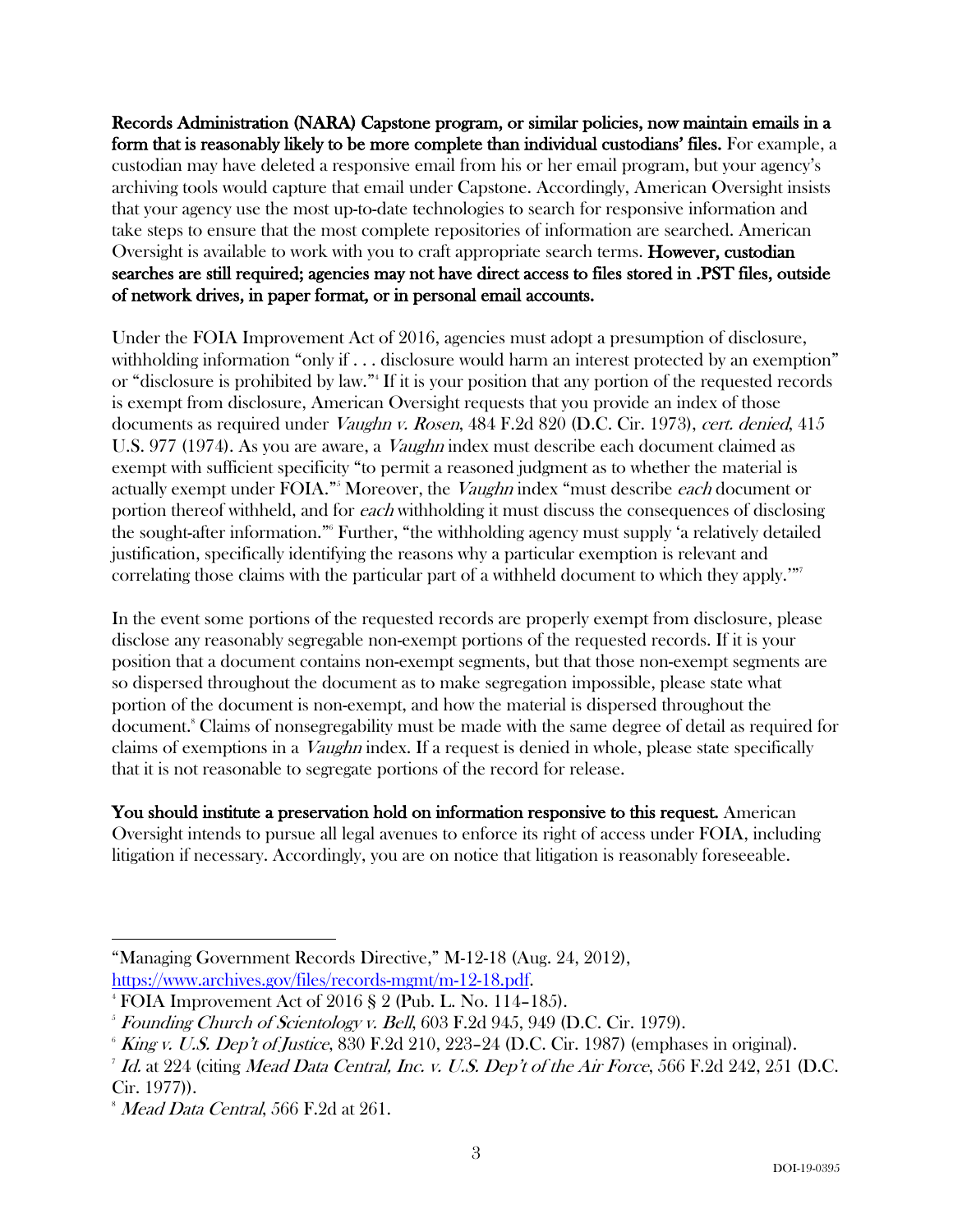To ensure that this request is properly construed, that searches are conducted in an adequate but efficient manner, and that extraneous costs are not incurred, American Oversight welcomes an opportunity to discuss its request with you before your agency undertakes a search or incurs search or duplication costs. By working together at the outset, we can decrease the likelihood of costly and time-consuming litigation in the future.

Where possible, please provide responsive material in electronic format by email or in PDF or TIF format on a USB drive. Please send any responsive material being sent by mail to American Oversight, 1030 15th Street NW, Suite B255, Washington, DC 20005. If it will accelerate release of responsive records to American Oversight, please also provide responsive material on a rolling basis.

### Fee Waiver Request

In accordance with 5 U.S.C.  $\S 552(a)(4)(A)(iii)$  and 43 CFR  $\S 2.45(a)$ , American Oversight requests a waiver of fees associated with processing this request for records. The subject of this request concerns the operations of the federal government, and the disclosures will likely contribute to public understanding of those operations in a significant way. 9 Moreover, the request is primarily and fundamentally for non-commercial purposes.<sup>10</sup>

American Oversight requests a waiver of fees because disclosure of the requested information is "in the public interest because it is likely to contribute significantly to public understanding" of the operations or activities of the federal government. <sup>11</sup> The disclosure of the information sought under this request will document and reveal the operations of the federal government, including how high-ranking agency officials prioritize which events they attend and which groups and individuals they meet with. The disclosure of this information will also reveal the extent of influence external groups have over federal government activities. And, as described in more detail below, American Oversight "will disseminate the information to a reasonably broad audience of persons" through its social media accounts and its website.<sup>12</sup>

This request is primarily and fundamentally not for commercial purposes, but rather the primary interest is in public disclosure of responsive records. As a 501(c)(3) nonprofit, American Oversight does not have a commercial purpose and the release of the information requested is not in American Oversight's financial interest. American Oversight's mission is to promote transparency in government, to educate the public about government activities, and to ensure the accountability of government officials. American Oversight uses the information gathered, and its analysis of it, to educate the public through reports, press releases, or other media. American Oversight also makes materials it gathers available on its public website and promotes their availability on social media platforms, such as Facebook and Twitter.<sup>13</sup> American Oversight has demonstrated its commitment

 $943$  CFR § 2.45(a)(1).

<sup>&</sup>lt;sup>10</sup> 43 **CFR** § 2.45(a)(2).<br><sup>11</sup> 43 **C.F.R**. § 2.48(a)(1)-(4).<br><sup>12</sup> 43 **C.F.R.** § 2.48(a)(2)(iii)-(v).<br><sup>13</sup> American Oversight currently has approximately 12,200 page likes on Facebook and 54,300 followers on Twitter. American Oversight, FACEBOOK, https://www.facebook.com/weareoversight/